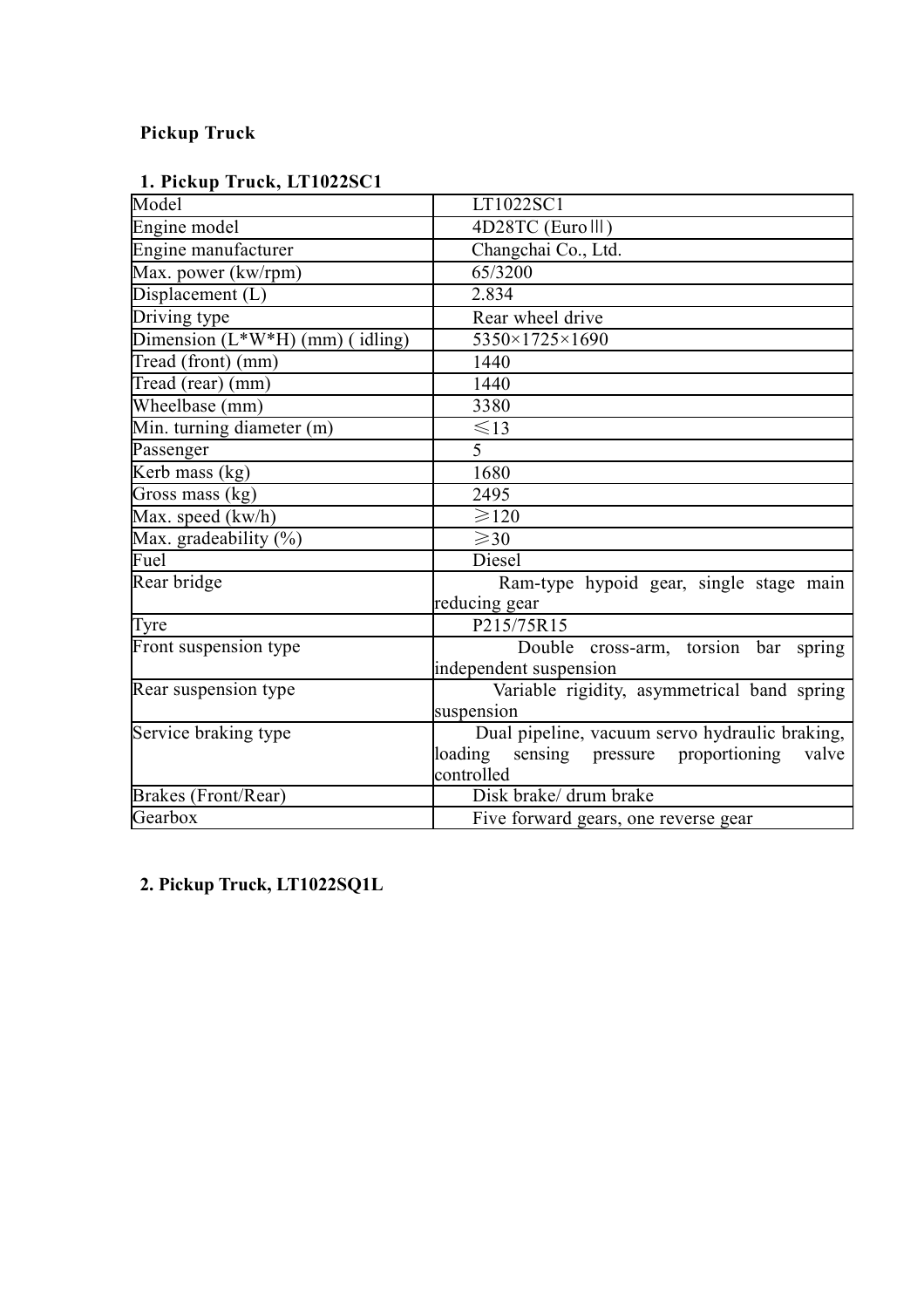| Model                             | LT1022SQ1L                                      |
|-----------------------------------|-------------------------------------------------|
| Engine model                      | JM491Q-ME (Eurolll)                             |
| Engine manufacturer               | Mianyang Xinchen Engine Co., Ltd.               |
| Max. power (kw/rpm)               | 76/4200-4600                                    |
| Displacement (L)                  | 2.237                                           |
| Driving type                      | Rear wheel drive                                |
| Dimension $(L*W*H)$ (mm) (idling) | 5350×1725×1690                                  |
| Tread (front) (mm)                | 1440                                            |
| Tread (rear) (mm)                 | 1440                                            |
| Wheelbase (mm)                    | 3380                                            |
| Min. turning diameter (m)         | $\leq$ 13                                       |
| Passenger                         | 5                                               |
| Kerb mass (kg)                    | 1580                                            |
| Gross mass (kg)                   | 2395                                            |
| Max. speed (kw/h)                 | $\geq 120$                                      |
| Max. gradeability $(\%)$          | $\geqslant$ 30                                  |
| Fuel                              | 93# superior unleaded gasoline                  |
| Rear bridge                       | Ram-type hypoid gear, single stage main         |
|                                   | reducing gear                                   |
| Tyre                              | P215/75R15                                      |
| Front suspension type             | Double cross-arm, torsion bar spring            |
|                                   | independent suspension                          |
| Rear suspension type              | Variable rigidity, asymmetrical brand spring    |
|                                   | suspension                                      |
| Service braking type              | Dual pipeline, vacuum servo hydraulic braking,  |
|                                   | loading sensing pressure proportioning<br>valve |
|                                   | controlled                                      |
| Brakes (Front/Rear)               | Disk brake/ drum brake                          |
| Gearbox                           | Five forward gears, one reverse gear            |

**3. Pickup Truck, LT5022XXY**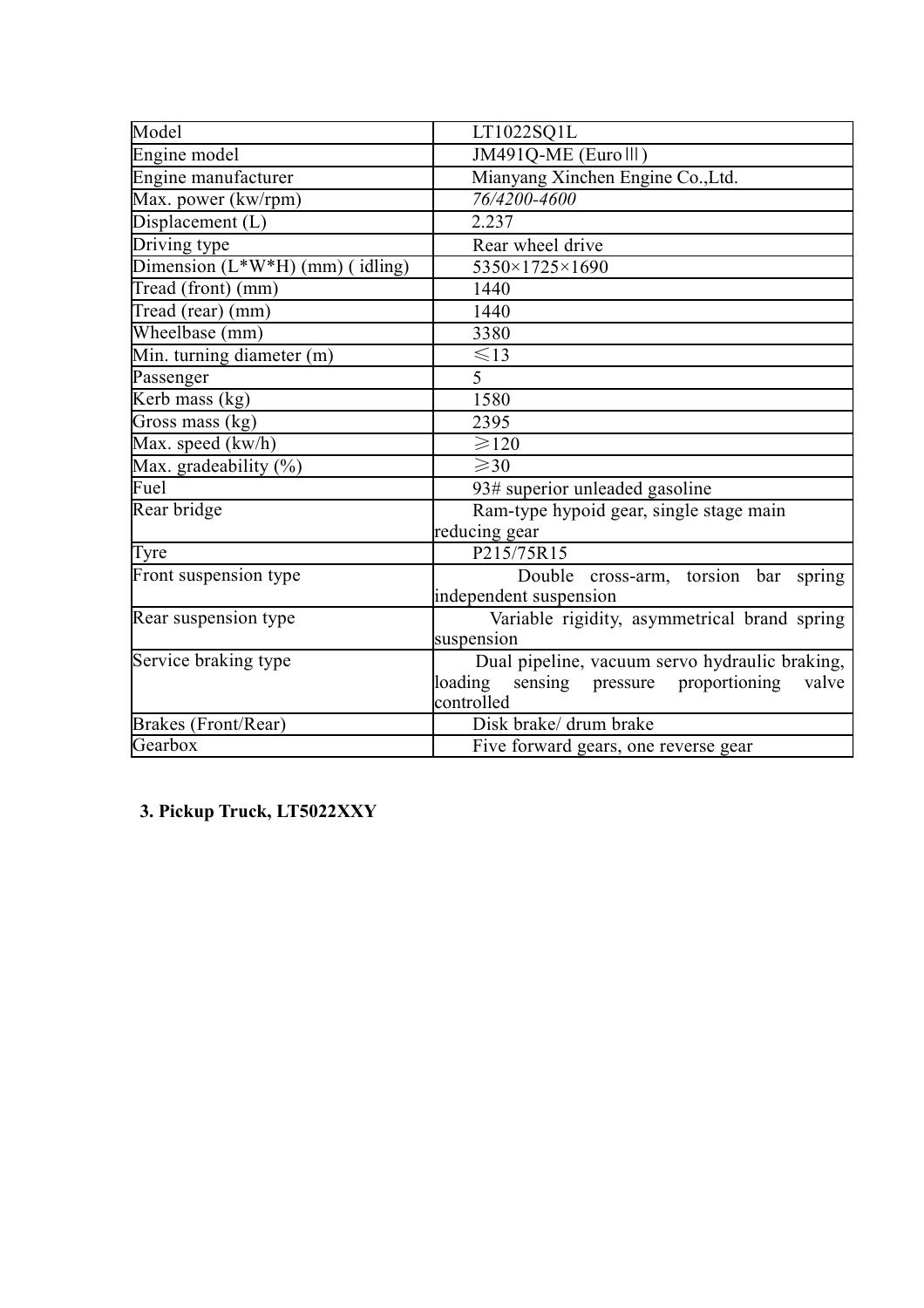| Model                             | LT5022XXY                                       |
|-----------------------------------|-------------------------------------------------|
| Engine model                      | JM491Q-ME (Eurolll)                             |
| Engine manufacturer               | Mianyang Xinchen Engine Co., Ltd.               |
| Max. power (kw/rpm)               | 76/4200-4600                                    |
| Displacement (L)                  | 2.237                                           |
| Driving type                      | Rear wheel drive                                |
| Dimension $(L*W*H)$ (mm) (idling) | 5350×1725×1800                                  |
| Tread (front) (mm)                | 1440                                            |
| Tread (rear) (mm)                 | 1440                                            |
| Wheelbase (mm)                    | 3380                                            |
| Min. turning diameter (m)         | $\leq$ 13                                       |
| Passenger                         | 5                                               |
| Kerb mass (kg)                    | 1640                                            |
| Gross mass (kg)                   | 2455                                            |
| Max. speed (kw/h)                 | $\geq 120$                                      |
| Max. gradeability $(\%)$          | $\geq 30$                                       |
| Fuel                              | 93# superior unleaded gasoline                  |
| Rear bridge                       | Ram-type hypoid gear, single stage main         |
|                                   | reducing gear                                   |
| Tyre                              | P215/75R15                                      |
| Front suspension type             | Double cross-arm, torsion bar spring            |
|                                   | independent suspension                          |
| Rear suspension type              | Variable rigidity, asymmetrical band spring     |
|                                   | suspension                                      |
| Service braking type              | Dual pipeline, vacuum servo hydraulic braking,  |
|                                   | loading sensing pressure proportioning<br>valve |
|                                   | controlled                                      |
| Brakes (Front/Rear)               | Disk brake/ drum brake                          |
| Gearbox                           | Five forward gears, one reverse gear            |

**4. Pickup Truck, LT5023XXY**